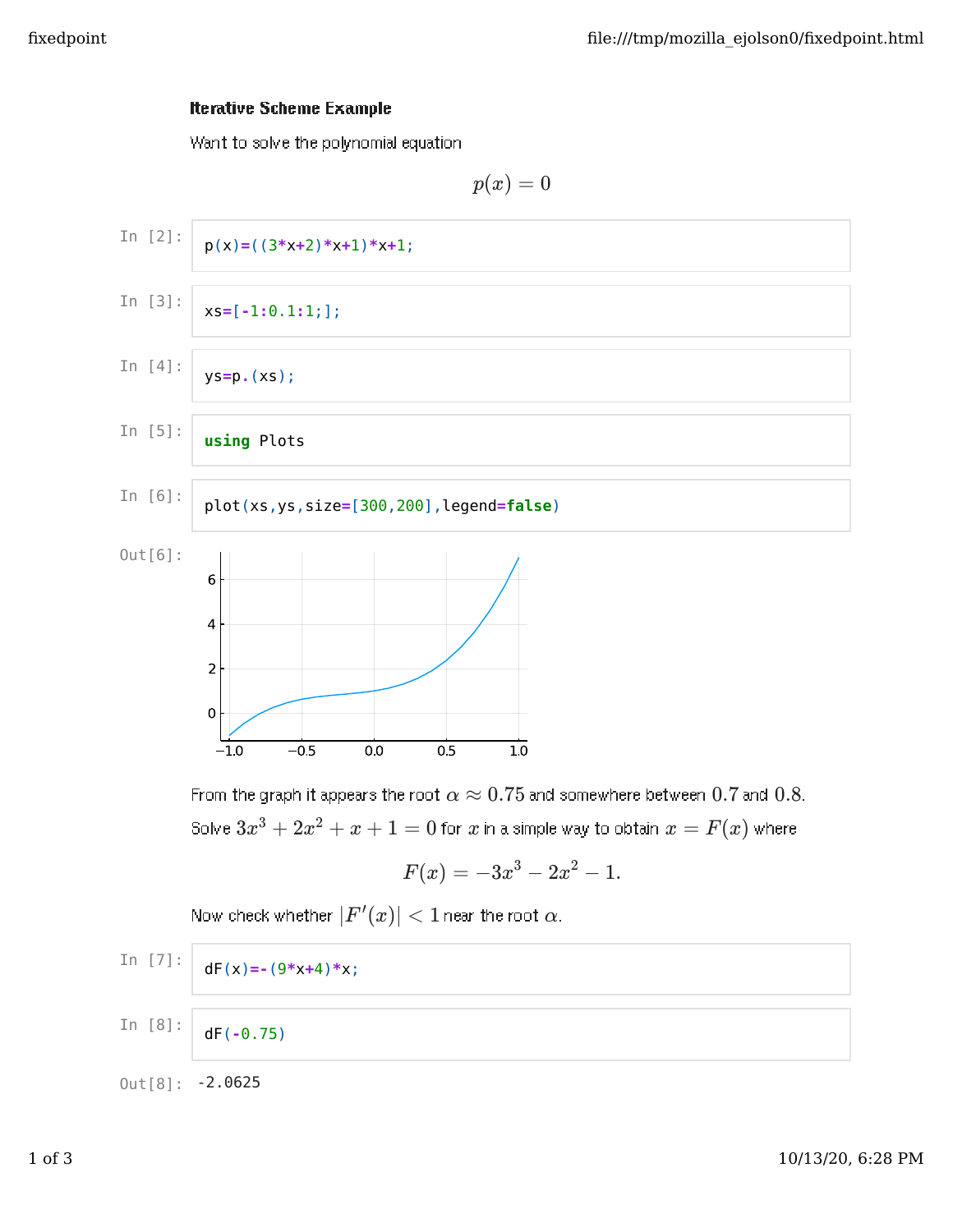In [10]: 
$$
dF(-0.8)
$$
  
Out[10]: -2.5600000000000005

In  $[12]$ : dF(**-**0.7)

## 0ut[12]: -1.609999999999999

As none of these values for  $F^{\prime}(x)$  have magnitude less than  $1$  the iterative scheme  $x_{n+1} = F(x_n)$  is doomed. However, it is possible to use the simple trick of adding  $mx$ to both sides to obtain

$$
3x^3 + 2x^2 + (m+1)x + 1 = mx
$$

and dividing so that now  $x=F(x)$  where

$$
F(x) = \frac{-3x^3 - 2x^2 + mx - 1}{m + 1}.
$$

- In  $[13]$ : m**=**10 dF(x)**=**(**-**(9**\***x**+**4)**\***x**+**m)**/**(m**+**1);
- In  $[14]$ : dF(**-**0.75)
- 0ut[14]: 0.7215909090909091
- In  $[15]$ : dF(**-**0.8)
- 0ut<sup>[15]</sup>: 0.6763636363636363

In [17]: 
$$
dF(-0.7)
$$

```
0ut [17]: 0.7627272727272728
```
Note that  $|F'(x)| < 1$  for the new  $F$  in a neighborhood of the root.

Define the iteration

$$
x_{n+1}=F(x_n) \\
$$

and check numerically how it converges.